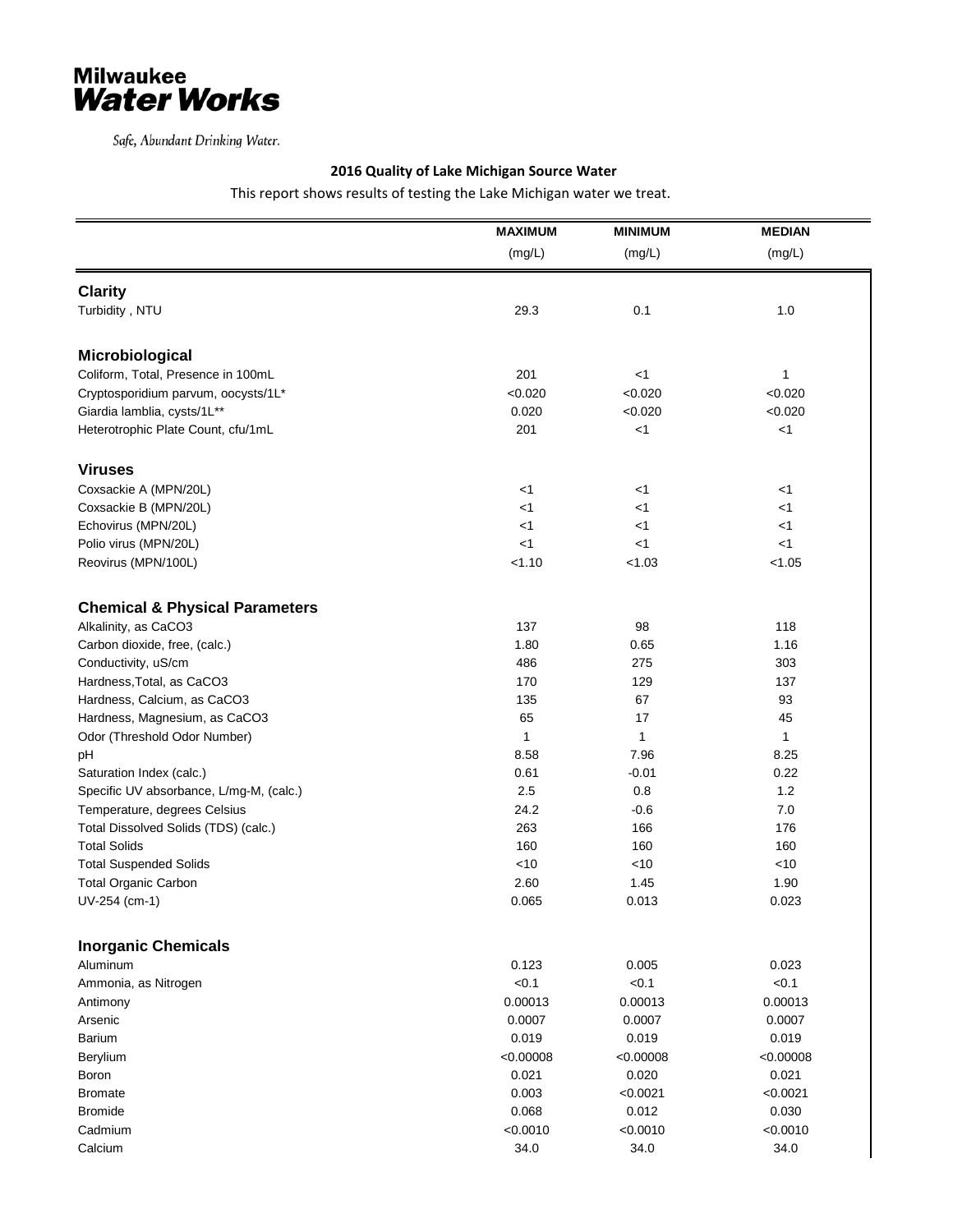|                                         | <b>MAXIMUM</b>       | <b>MINIMUM</b>       | <b>MEDIAN</b>        |
|-----------------------------------------|----------------------|----------------------|----------------------|
|                                         | (mg/L)               | (mg/L)               | (mg/L)               |
| Cerium                                  | < 0.0010             | < 0.0010             | < 0.0010             |
| Cesium                                  | < 0.0010             | < 0.0010             | < 0.0010             |
| Chlorate                                | 0.053                | 0.004                | 0.016                |
| Chloride                                | 51.9                 | 9.5                  | 12.6                 |
| Chlorite                                | 2.10                 | 2.10                 | 2.10                 |
| Chromium, total                         | < 0.0002             | < 0.0002             | < 0.0002             |
| Chromium, hexavalent                    | 0.00022              | 0.00016              | 0.00019              |
| Cobalt                                  | < 0.0020             | < 0.0020             | < 0.0020             |
| Copper                                  | 0.049                | < 0.002              | 0.009                |
| Cyanide                                 | < 0.0040             | < 0.0040             | < 0.0040             |
| Dysprosium                              | < 0.0010             | < 0.0010             | < 0.0010             |
| Erbium                                  | < 0.0010             | < 0.0010             | < 0.0010             |
| Europium                                | < 0.0010             | < 0.0010             | < 0.0010             |
| Fluoride                                | 0.15                 | 0.10                 | 0.12                 |
| Gadolinium                              | < 0.0010             | < 0.0010             | < 0.0010             |
| Gallium                                 | < 0.0010             | < 0.0010             | < 0.0010             |
| Germanium                               | < 0.0010             | < 0.0010             | < 0.0010             |
| Gold                                    | < 0.0010             | < 0.0010             | < 0.0010             |
| Hafnium                                 | < 0.0010             | < 0.0010             | < 0.0010             |
| Holmium                                 | < 0.0010             | < 0.0010             | < 0.0010             |
| Iridium                                 | < 0.0010             | < 0.0010             | < 0.0010             |
|                                         | 0.126                |                      | 0.014                |
| Iron                                    |                      | < 0.003              |                      |
| Lanthanum<br>Lead                       | < 0.0010<br>< 0.002  | < 0.0010<br>< 0.002  | < 0.0010<br>< 0.002  |
|                                         |                      |                      |                      |
| Lithium                                 | 0.0020               | < 0.0020             | 0.0020               |
| Lutetium                                | < 0.0010<br>12       | < 0.0010<br>12       | < 0.0010             |
| Magnesium                               |                      |                      | 12                   |
| Manganese                               | 0.0039               | < 0.0005             | < 0.0005             |
| Mercury                                 | < 0.0001             | < 0.0001             | < 0.0001             |
| Molybdenum                              | < 0.0020             | < 0.0020             | < 0.0020             |
| Neodymium                               | < 0.0010             | < 0.0010             | < 0.0010             |
| Nickel                                  | < 0.001              | < 0.001              | < 0.001              |
| Niobium (2015)                          | < 0.0010             | < 0.0010             | < 0.0010             |
| Nitrate, as Nitrogen                    | 0.950                | 0.070<br>0.074       | 0.370                |
| Nitrate and Nitrite, Total, as Nitrogen | 0.955                |                      | 0.371                |
| Nitrite, as Nitrogen<br>Osmium          | 0.033<br>< 0.0010    | < 0.002              | 0.005<br>< 0.0010    |
|                                         |                      | < 0.0010             | < 0.0010             |
| Palladium                               | < 0.0010             | < 0.0010             |                      |
| Perchlorate                             | 0.00010              | 0.00010              | 0.00010              |
| o-Phosphate as PO <sub>4</sub>          | < 0.020              | < 0.020              | < 0.020              |
| Phosphorus as P                         | < 0.050<br>< 0.0010  | < 0.050              | < 0.050              |
| Platinum<br>Potassium                   | 1.7                  | < 0.0010<br>1.0      | < 0.0010<br>$1.5$    |
|                                         |                      |                      |                      |
| Praseodymium<br>Protactinium (2014)     | < 0.0010<br>< 0.0010 | < 0.0010<br>< 0.0010 | < 0.0010<br>< 0.0010 |
| Rhenium                                 | < 0.0010             | < 0.0010             | < 0.0010             |
| Rhodium                                 | < 0.0010             | < 0.0010             | < 0.0010             |
| Rubidium                                | 0.0012               | 0.0012               | 0.0012               |
|                                         |                      |                      |                      |
| Ruthenium                               | < 0.0010             | < 0.0010             | < 0.0010             |
| Samarium                                | < 0.0010             | < 0.0010             | < 0.0010             |
| Selenium                                | < 0.0004             | < 0.0004             | < 0.0004             |
| Silica, Total                           | 1.9                  | $1.7$                | 1.8                  |
| Silver                                  | < 0.0005             | < 0.0005             | < 0.0005             |
| Sodium                                  | 30.33                | 6.91                 | 8.65                 |
| Strontium                               | 0.110                | 0.110                | 0.110                |
| Sulfate                                 | 26.2                 | 16.7                 | 21.9                 |
| Tantalum                                | < 0.0010             | < 0.0010             | < 0.0010             |
| Tellurium                               | < 0.0010             | < 0.0010             | < 0.0010             |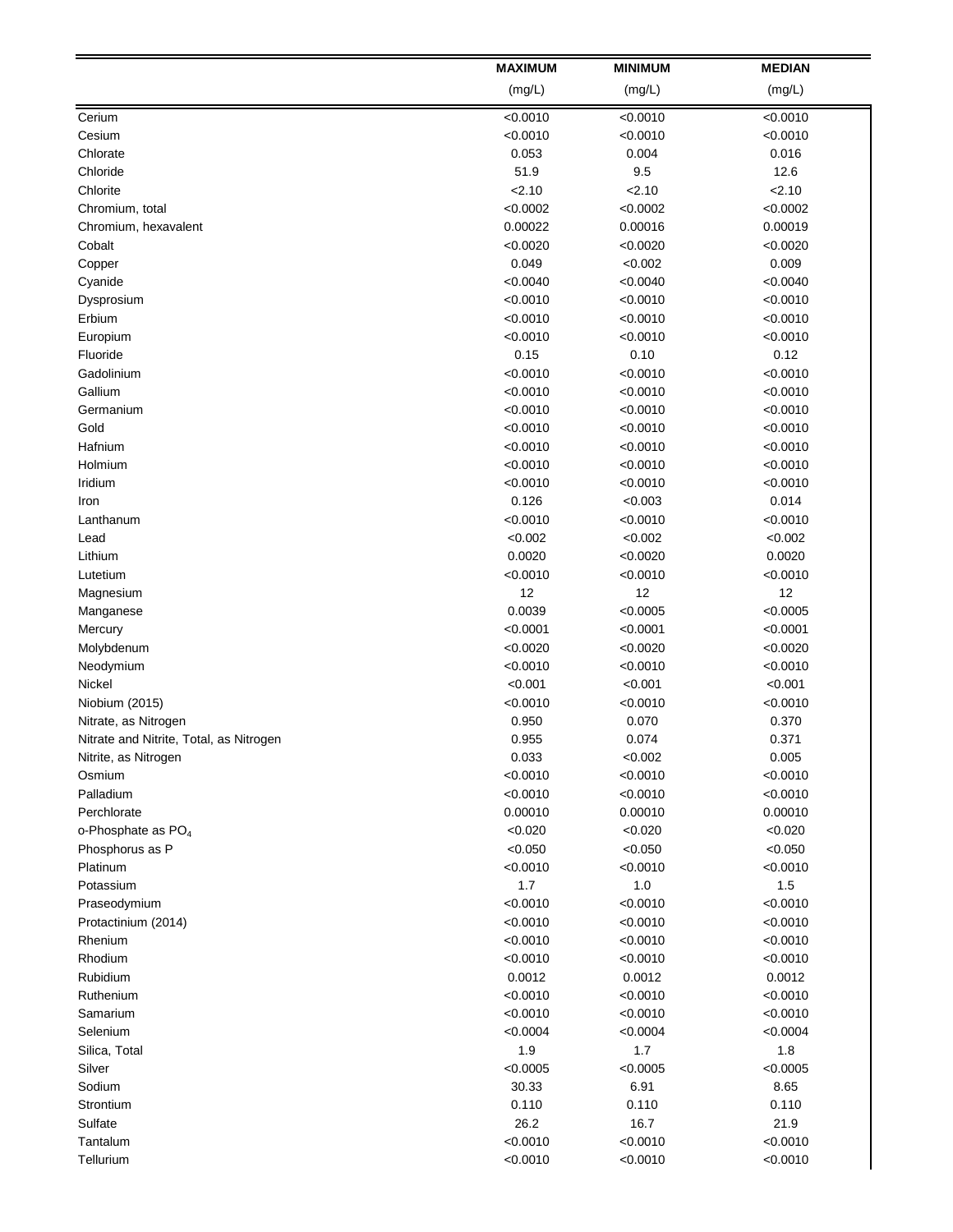|                                      | <b>MAXIMUM</b> | <b>MINIMUM</b> | <b>MEDIAN</b> |
|--------------------------------------|----------------|----------------|---------------|
|                                      | (mg/L)         | (mg/L)         | (mg/L)        |
| Thallium                             | < 0.0002       | < 0.0002       | < 0.0002      |
| Thorium                              | < 0.0050       | < 0.0050       | < 0.0050      |
| Thulium                              | < 0.0010       | < 0.0010       | < 0.0010      |
| Tin                                  | < 0.0020       | < 0.0020       | < 0.0020      |
| Titanium                             | < 0.0050       | < 0.0050       | < 0.0050      |
| Tungsten                             | < 0.0010       | < 0.0010       | < 0.0010      |
| Uranium                              | 0.00028        | 0.00026        | 0.00027       |
| Vanadium                             | < 0.0020       | < 0.0020       | <0.0020       |
| Ytterbium                            | < 0.0020       | < 0.0020       | < 0.0020      |
| Zinc                                 | < 0.010        | < 0.010        | < 0.010       |
| Zirconium                            | < 0.0010       | < 0.0010       | < 0.0010      |
|                                      |                |                |               |
| <b>Organic Chemicals</b>             |                |                |               |
| Acenaphthene                         | < 0.0001       | < 0.0001       | < 0.0001      |
| Acenaphthylene                       | < 0.0001       | < 0.0001       | < 0.0001      |
| Acetaldehyde                         | < 0.0052       | < 0.0052       | < 0.0052      |
| Acetochlor                           | < 0.0001       | < 0.0001       | < 0.0001      |
| Acetone                              | < 0.005        | < 0.005        | < 0.005       |
| Acrylamide (2015)                    | < 0.0005       | < 0.0005       | <0.0005       |
| Acrylonitrile                        | < 0.0005       | < 0.0005       | < 0.0005      |
| Adipate, di(2-ethylhexyl)            | < 0.0006       | < 0.0006       | < 0.0006      |
| Alachlor                             | < 0.00001      | < 0.00001      | < 0.00001     |
| Aldehydes, Total                     | < 0.0052       | < 0.0052       | < 0.0052      |
| Aldicarb (Temik)                     | < 0.0001       | < 0.0001       | < 0.0001      |
| Aldicarb sulfone                     | < 0.0001       | < 0.0001       | < 0.0001      |
| Aldicarb sulfoxide                   | < 0.0001       | < 0.0001       | < 0.0001      |
| Aldrin                               | < 0.00002      | < 0.00002      | < 0.00002     |
| Allyl chloride                       | < 0.0002       | < 0.0002       | < 0.0002      |
|                                      | < 0.0001       | < 0.0001       | < 0.0001      |
| tert-Amyl Methyl ether               |                |                |               |
| Ametryn                              | < 0.0001       | < 0.0001       | < 0.0001      |
| Anilazine                            | < 0.0010       | < 0.0010       | < 0.0010      |
| Aniline (2015)                       | < 0.0005       | < 0.0005       | < 0.0005      |
| Anthracene                           | < 0.0001       | < 0.0001       | < 0.0001      |
| Aspon                                | < 0.0001       | < 0.0001       | < 0.0001      |
| Atraton                              | < 0.0001       | < 0.0001       | < 0.0001      |
| Atrazine                             | 0.00004        | 0.00004        | 0.00004       |
| Azinphos-ethyl                       | < 0.0005       | < 0.0005       | < 0.0005      |
| Azinphos-methyl                      | < 0.0005       | < 0.0005       | <0.0005       |
| Bendiocarb                           | < 0.0005       | < 0.0005       | < 0.0005      |
| Benfluralin                          | < 0.0001       | < 0.0001       | < 0.0001      |
| Benzaldehyde                         | < 0.0052       | < 0.0052       | < 0.0052      |
| Benzene                              | < 0.0001       | < 0.0001       | < 0.0001      |
| alpha-Benzene hexachloride           | < 0.0001       | < 0.0001       | < 0.0001      |
| beta-Benzene hexachloride            | < 0.0001       | < 0.0001       | < 0.0001      |
| delta-Benzene hexachloride           | < 0.0001       | < 0.0001       | < 0.0001      |
| gamma-Benzene hexachloride (Lindane) | < 0.00001      | < 0.00001      | < 0.00001     |
| Benzo(a)anthracene                   | < 0.0001       | < 0.0001       | < 0.0001      |
| Benzo(b)fluoranthene                 | < 0.0001       | < 0.0001       | < 0.0001      |
| Benzo(k)fluoranthene                 | < 0.0001       | < 0.0001       | < 0.0001      |
| Benzo(g, h, l)perylene               | < 0.0001       | < 0.0001       | < 0.0001      |
| Benzophenone (2015)                  | < 0.0001       | < 0.0001       | < 0.0001      |
| Benzo(a)pyrene                       | < 0.00002      | < 0.00002      | < 0.00002     |
| Benzyl chloride                      | < 0.0005       | < 0.0005       | < 0.0005      |
| Bifenthrin (2015)                    | < 0.0005       | < 0.0005       | < 0.0005      |
| <b>Bolstar</b>                       | < 0.0001       | < 0.0001       | < 0.0001      |
| <b>Bromacil</b>                      | < 0.0001       | < 0.0001       | < 0.0001      |
| Bromobenzene                         | < 0.0001       | < 0.0001       | < 0.0001      |
|                                      |                |                |               |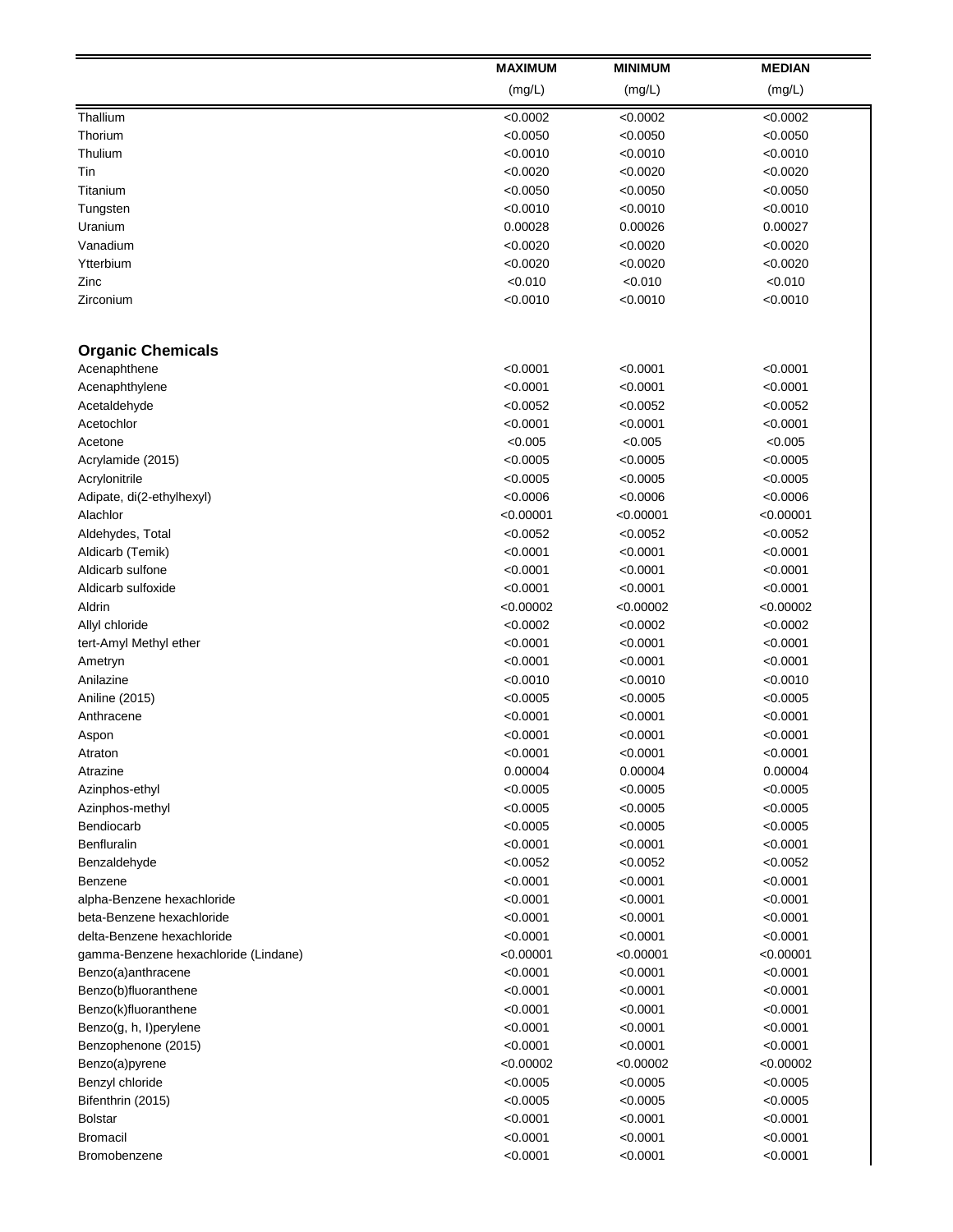|                         | <b>MAXIMUM</b> | <b>MINIMUM</b> | <b>MEDIAN</b> |
|-------------------------|----------------|----------------|---------------|
|                         | (mg/L)         | (mg/L)         | (mg/L)        |
| Bromochloromethane      | < 0.0001       | < 0.0001       | < 0.0001      |
| Bromodichloromethane    | < 0.0002       | < 0.0002       | < 0.0002      |
| <b>Bromoform</b>        | < 0.0001       | < 0.0001       | < 0.0001      |
| Bromomethane            | < 0.0002       | < 0.0002       | < 0.0002      |
| <b>Butachlor</b>        | < 0.00002      | < 0.00002      | < 0.00002     |
| 1,3-Butadiene           | < 0.0050       | < 0.0050       | < 0.0050      |
| 2-Butanone (MEK)        | < 0.0010       | < 0.0010       | < 0.0010      |
| tert-Butyl alcohol      | < 0.0005       | < 0.0005       | < 0.0005      |
| n-Butylacrylate         | < 0.0010       | < 0.0010       | < 0.0010      |
| <b>Butylate</b>         | < 0.0001       | < 0.0001       | < 0.0001      |
| n-Butylbenzene          | < 0.0001       | < 0.0001       | < 0.0001      |
| sec-Butylbenzene        | < 0.0001       | < 0.0001       | < 0.0001      |
| tert-Butylbenzene       | < 0.0001       | < 0.0001       | < 0.0001      |
| Butylbenzylphthalate    | < 0.0010       | < 0.0010       | < 0.0010      |
| Butyraldehyde (Butanal) | < 0.0052       | < 0.0052       | < 0.0052      |
| Carbaryl                | < 0.0001       | < 0.0001       | < 0.0001      |
| Carbazole (2015)        | < 0.00005      | < 0.00005      | < 0.00005     |
| Carbofuran              | < 0.0001       | < 0.0001       | < 0.0001      |
| Carbon disulfide        | < 0.0005       | < 0.0005       | < 0.0005      |
| Carbon Tetrachloride    | < 0.0001       | < 0.0001       | < 0.0001      |
| Carbophenothion         | < 0.0005       | < 0.0005       | < 0.0005      |
| Carboxin                | < 0.0001       | < 0.0001       | < 0.0001      |
| Chlordane               | < 0.0001       | < 0.0001       | < 0.0001      |
| Chlordane, alpha        | < 0.00002      | < 0.00002      | < 0.00002     |
| Chlordane, gamma        | < 0.00002      | < 0.00002      | < 0.00002     |
| Chlorfenvinphos         | < 0.005        | < 0.005        | < 0.005       |
| Chloroacetonitrile      | < 0.0030       | < 0.0030       | < 0.0030      |
| Chlorobenzene           | < 0.0001       | < 0.0001       | < 0.0001      |
| Chlorobenzilate         | < 0.0001       | < 0.0001       | < 0.0001      |
| 2-Chlorobiphenyl        | < 0.0001       | < 0.0001       | < 0.0001      |
| 1-Chlorobutane          | < 0.0001       | < 0.0001       | < 0.0001      |
| Chloroethane            | < 0.0002       | < 0.0002       | < 0.0002      |
| Chloroform              | < 0.0002       | < 0.0002       | < 0.0002      |
| Chloromethane           | < 0.0003       | < 0.0003       | < 0.0003      |
| Chloroneb               | < 0.0001       | < 0.0001       | < 0.0001      |
| Chloroprene             | < 0.0050       | < 0.0050       | < 0.0050      |
| Chloropropylate         | < 0.0001       | < 0.0001       | < 0.0001      |
| Chlorothalonil          | < 0.0001       | < 0.0001       | < 0.0001      |
| o-Chlorotoluene         | < 0.0001       | < 0.0001       | < 0.0001      |
| p-Chlorotoluene         | < 0.0001       | < 0.0001       | < 0.0001      |
| Chlorpropham            | < 0.0001       | < 0.0001       | < 0.0001      |
| Chlorpyrifos            | < 0.0001       | < 0.0001       | < 0.0001      |
| Chlorpyrifos methyl     | < 0.0005       | < 0.0005       | < 0.0005      |
| Chrysene                | < 0.0001       | < 0.0001       | < 0.0001      |
| Clomazone               | < 0.0001       | < 0.0001       | < 0.0001      |
| Clopyralid              | < 0.010        | < 0.010        | < 0.010       |
| Coumaphos               | < 0.0001       | < 0.0001       | < 0.0001      |
| Crotonaldehyde          | < 0.0052       | < 0.0052       | < 0.0052      |
| Crotoxyphos             | < 0.0005       | < 0.0005       | < 0.0005      |
| 4-Cumyl phenol (2015)   | < 0.0001       | < 0.0001       | < 0.0001      |
| Cyanazine               | < 0.00002      | < 0.00002      | < 0.00002     |
| Cycloate                | < 0.0001       | < 0.0001       | < 0.0001      |
| Cyclohexanone           | < 0.0052       | < 0.0052       | < 0.0052      |
| $2,4-D$                 | < 0.0001       | < 0.0001       | < 0.0001      |
| <b>DCPA</b>             | < 0.0001       | < 0.0001       | < 0.0001      |
| $4,4'$ -DDD             | < 0.0001       | < 0.0001       | < 0.0001      |
| 4,4'-DDE                | < 0.0001       | < 0.0001       | < 0.0001      |
| $4,4'$ -DDT             | < 0.0001       | < 0.0001       | < 0.0001      |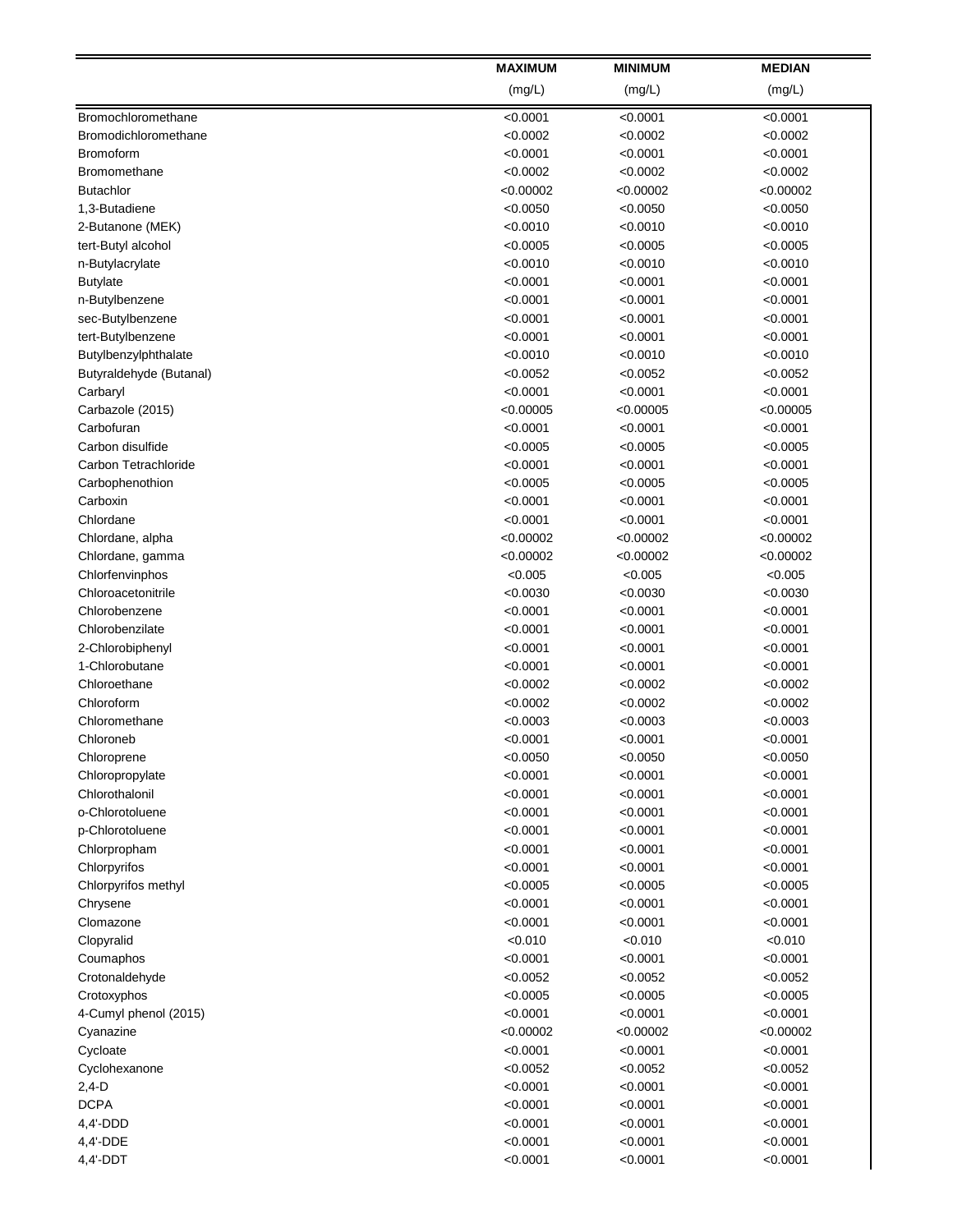|                                                 | <b>MAXIMUM</b>        | <b>MINIMUM</b>       | <b>MEDIAN</b>       |
|-------------------------------------------------|-----------------------|----------------------|---------------------|
|                                                 | (mg/L)                | (mg/L)               | (mg/L)              |
| Dalapon                                         | < 0.0002              | <0.0002              | < 0.0002            |
| Decanal                                         | < 0.0052              | <0.0052              | < 0.0052            |
| Demeton O                                       | < 0.0005              | <0.0005              | <0.0005             |
| Demeton S                                       | < 0.0005              | < 0.0005             | < 0.0005            |
| Desethylatrazine                                | < 0.00001             | < 0.00001            | < 0.00001           |
| Desisopropylatrazine                            | 0.00006               | < 0.00002            | 0.00006             |
| Diazinon                                        | < 0.0001              | < 0.0001             | < 0.0001            |
| Dibenzo(a,h)anthracene                          | < 0.0001              | < 0.0001             | < 0.0001            |
| 1,2-Dibromoethane                               | < 0.0002              | < 0.0002             | < 0.0002            |
| Dibromochloromethane                            | < 0.0001              | < 0.0001             | < 0.0001            |
| Dibromomethane                                  | < 0.0002              | < 0.0002             | < 0.0002            |
| 1-2 Dibromo 3 chloropropane (DBCP)              | < 0.0002              | < 0.0002             | < 0.0002            |
| Di-n-butylphthalate                             | < 0.0020              | < 0.0020             | < 0.0020            |
| Dicamba                                         | < 0.0001              | < 0.0001             | < 0.0001            |
| Dichlobenil                                     | < 0.0001              | < 0.0001             | $<$ 0.0001          |
| Dichlofenthion                                  | < 0.0001              | < 0.0001             | < 0.0001            |
| Dichloran                                       | < 0.0005              | < 0.0005             | < 0.0005            |
| 2,3-Dichlorobiphenyl                            | < 0.0001              | < 0.0001             | < 0.0001            |
| Dichlorvos                                      | < 0.0001              | < 0.0001             | < 0.0001            |
| 1,2-Dichlorobenzene                             | < 0.0002              | < 0.0002             | < 0.0002            |
| 1,3-Dichlorobenzene                             | < 0.0001              | < 0.0001             | < 0.0001            |
| 1,4-Dichlorobenzene                             | < 0.0001              | < 0.0001             | < 0.0001            |
| trans-1,4-Dichloro-2-butylene                   | < 0.0002              | < 0.0002             | <0.0002             |
| Dichlorodifluoromethane                         | < 0.0002              | < 0.0002             | <0.0002             |
| 1,1-Dichloroethane                              | < 0.0001              | < 0.0001             | < 0.0001            |
| 1,2-Dichloroethane                              | < 0.0001              | < 0.0001             | < 0.0001            |
| 1,1-Dichloroethylene                            | < 0.0001              | < 0.0001             | < 0.0001            |
| 1,2-Dichloroethylene, cis                       | < 0.0001              | < 0.0001             | < 0.0001            |
| 1,2-Dichloroethylene, trans                     | < 0.0001              | < 0.0001             | <0.0001             |
| Di(2-chloroethyl)ether                          | < 0.0020              | < 0.0020             | <0.0020             |
| Dichloromethane (methylene chloride)            | < 0.0004              | < 0.0004             | < 0.0004            |
| 1,2-Dichloropropane                             | < 0.0001              | < 0.0001             | < 0.0001            |
| 1,3-Dichloropropane                             | < 0.0001              | < 0.0001             | < 0.0001            |
| 2,2-Dichloropropane                             | < 0.0001              | < 0.0001             | < 0.0001            |
| 1,1-Dichloropropanone                           | < 0.0010              | < 0.0010             | < 0.0010            |
| 1,1-Dichloropropene (2015)                      | < 0.0005              | < 0.0005             | < 0.0005            |
| 1,3-Dichloropropene (2015)                      | < 0.0005              | < 0.0005             | <0.0005             |
| 1,1-Dichloropropylene                           | < 0.0001              | < 0.0001             | < 0.0001            |
| cis 1,3-Dichloropropylene                       | < 0.0001              | < 0.0001             | < 0.0001            |
| trans 1,3-Dichloropropylene                     | < 0.0001              | <0.0001              | < 0.0001            |
| Dicrotophos<br><b>Dieldrin</b>                  | < 0.0005<br>< 0.00002 | < 0.0005             | < 0.0005            |
|                                                 | < 0.0006              | <0.00002<br>< 0.0006 | < 0.00002           |
| Di (2-ethylhexyl) adipate                       | < 0.0006              | < 0.0006             | <0.0006<br>< 0.0006 |
| Di (2-ethylhexyl) phthalate<br>Diethylphthalate | < 0.0010              | < 0.0010             | < 0.0010            |
| Diisopropyl ether                               | < 0.0005              | < 0.0005             | < 0.0005            |
| Dimethoate                                      | < 0.0005              | <0.0005              | <0.0005             |
| 2,6-Dimethylnapthalene (2016)                   | < 0.0001              | <0.0001              | <0.0001             |
| Dimethylphthalate                               | < 0.0010              | < 0.0010             | <0.0010             |
| 2,4-Dinitrotoluene                              | < 0.0005              | < 0.0005             | <0.0005             |
| 2,6-Dinitrotoluene                              | < 0.0005              | < 0.0005             | < 0.0005            |
| Di-n-octylphthatate                             | < 0.0020              | < 0.0020             | < 0.0020            |
| Dinoseb                                         | < 0.0001              | < 0.0001             | <0.0001             |
| 1,4-Dioxane                                     | < 0.0050              | < 0.0050             | < 0.0050            |
| Dioxathion A                                    | < 0.0005              | < 0.0005             | <0.0005             |
| Dioxathion B                                    | < 0.0005              | < 0.0005             | < 0.0005            |
| Dioxin (2,3,7,8-TCDD)                           | < 0.0000000005        | < 0.0000000005       | < 0.0000000005      |
| Diphenamid                                      | < 0.0001              | < 0.0001             | < 0.0001            |
|                                                 |                       |                      |                     |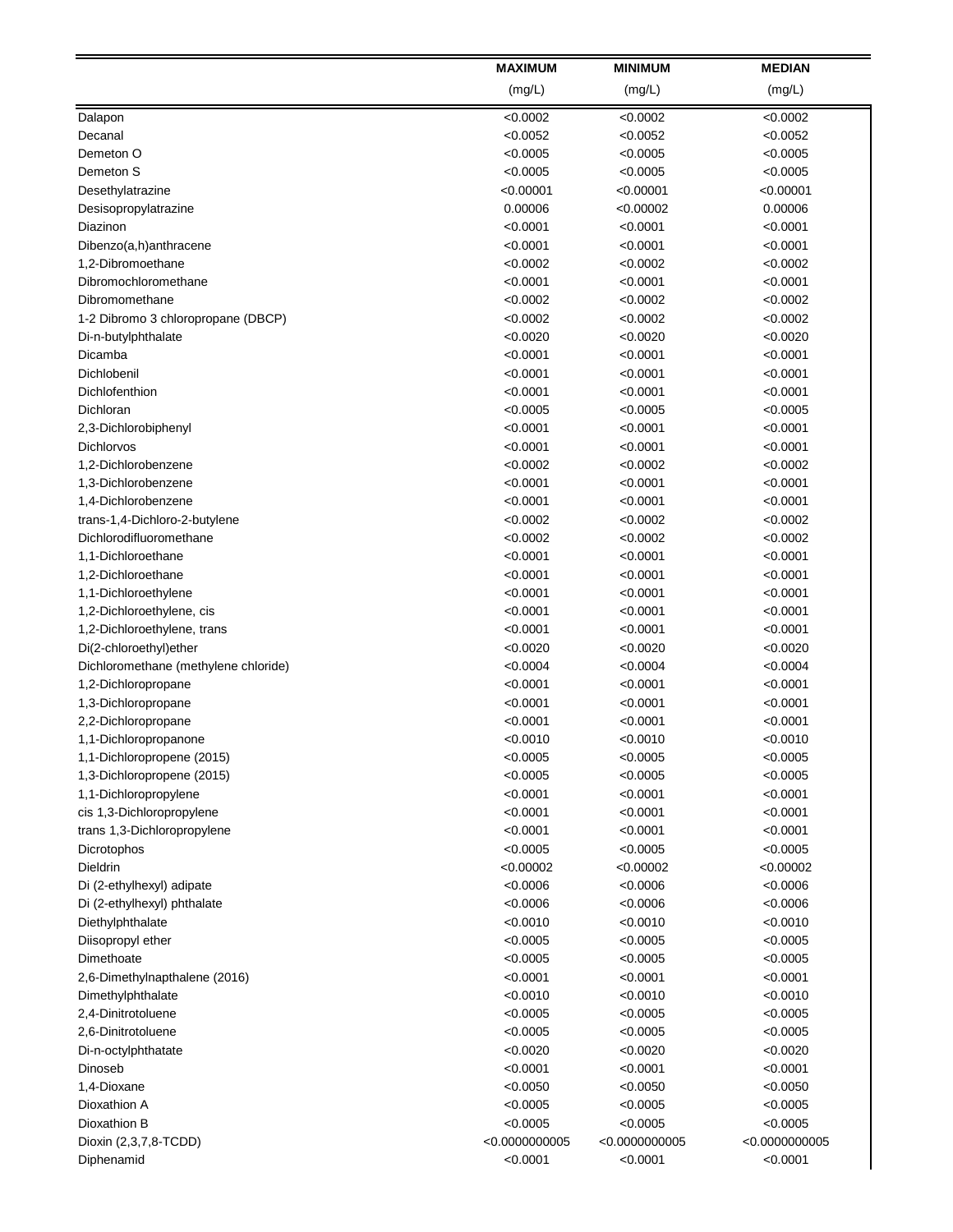|                                                         | <b>MAXIMUM</b>       | <b>MINIMUM</b>       | <b>MEDIAN</b>        |
|---------------------------------------------------------|----------------------|----------------------|----------------------|
|                                                         | (mg/L)               | (mg/L)               | (mg/L)               |
| Diquat                                                  | < 0.0001             | <0.0001              | < 0.0001             |
| Disulfoton                                              | < 0.0001             | < 0.0001             | < 0.0001             |
| Disulfoton sulfone                                      | < 0.0001             | <0.0001              | <0.0001              |
| Disulfoton sulfoxide                                    | < 0.010              | < 0.010              | < 0.010              |
| Endosulfan I                                            | < 0.0001             | < 0.0001             | < 0.0001             |
| Endosulfan II                                           | < 0.0001             | < 0.0001             | < 0.0001             |
| Endosulfan sulfate                                      | < 0.0001             | < 0.0001             | < 0.0001             |
| Endothall                                               | < 0.0060             | < 0.0060             | < 0.0060             |
| Endrin                                                  | < 0.00001            | < 0.00001            | < 0.00001            |
| Endrin aldehyde                                         | < 0.0010             | < 0.0010             | < 0.0010             |
| Epichlorohydrin                                         | < 0.0010             | < 0.0010             | < 0.0010             |
| <b>EPN</b>                                              | < 0.0005             | < 0.0005             | < 0.0005             |
| <b>EPTC</b>                                             | < 0.0001             | < 0.0001             | < 0.0001             |
| Erucylamide                                             | 0.0027               | 0.0020               | 0.0024               |
| Esbiol (2016)                                           | < 0.0005             | < 0.0005             | < 0.0005             |
| Esfenvalerate                                           | < 0.0005             | < 0.0005             | < 0.0005             |
| Ethalfluralin                                           | < 0.0001             | < 0.0001             | <0.0001              |
| Ethion                                                  | < 0.0050             | < 0.0050             | < 0.0050             |
| Ethofumesate                                            | < 0.0005             | < 0.0005             | < 0.0005             |
| Ethoprop                                                | < 0.0001             | < 0.0001             | < 0.0001             |
| Ethylacrylate                                           | < 0.0010             | < 0.0010             | < 0.0010             |
| Ethylbenzene                                            | < 0.0001             | < 0.0001             | < 0.0001             |
| Ethylene dibromide (EDB)                                | < 0.00001            | <0.00001             | < 0.00001            |
| Ethyl ether                                             | < 0.0002             | < 0.0002             | < 0.0002             |
| Ethyl methacrylate                                      | < 0.0001             | < 0.0001             | < 0.0001             |
| Ethyl tert-butyl ether                                  | < 0.0002             | < 0.0002             | < 0.0002             |
| Etridiazole                                             | < 0.0001             | < 0.0001             | < 0.0001             |
| Famphur                                                 | < 0.0001             | < 0.0001             | < 0.0001             |
| Fenamiphos                                              | < 0.0001             | < 0.0001             | <0.0001              |
| Fenarimol                                               | < 0.0010             | < 0.0010             | <0.0010              |
| Fenitrotion                                             | < 0.0005             | < 0.0005             | < 0.0005             |
| Fenoxyprop-ethyl                                        | < 0.0010             | < 0.0010             | < 0.0010             |
| Fensulfothion                                           | < 0.0005             | < 0.0005             | < 0.0005             |
| Fenthion                                                | < 0.0001             | < 0.0001             | < 0.0001             |
| Fenvalerate (2016)                                      | < 0.0005             | < 0.0005             | < 0.0005             |
| Fluazifop-butyl                                         | < 0.0001             | < 0.0001             | < 0.0001             |
| Fluchloralin                                            | < 0.0001             | < 0.0001             | <0.0001              |
| Fluometuron                                             | < 0.0005             | < 0.0005             | < 0.0005             |
| Fluoranthene<br>Fluorene                                | < 0.0001<br>< 0.0001 | < 0.0001             | < 0.0001<br>< 0.0001 |
| Fluridone                                               | < 0.0010             | < 0.0001<br>< 0.0010 | < 0.0010             |
| Fonofos                                                 | < 0.0001             | < 0.0001             | < 0.0001             |
| Formaldehyde                                            | < 0.0052             | < 0.0052             | < 0.0052             |
| Glyoxal                                                 | < 0.0052             | < 0.0052             | < 0.0052             |
| Glyphosate (Round-up)                                   | < 0.0040             | < 0.0040             | < 0.0040             |
| Heptachlor                                              | < 0.00002            | < 0.00002            | < 0.00002            |
| Heptachlor epoxide                                      | < 0.00002            | < 0.00002            | < 0.00002            |
| 2,2',4,4',5,5'-Hexabromobiphenyl (HBB) (2016)           | < 0.0007             | < 0.0007             | < 0.0007             |
| 2,2',4,4',5,5'-Hexabromobiphenyl ether (BDE-153) (2016) | < 0.0008             | < 0.0008             | < 0.0008             |
| 2,2',3,3',4,4',6-Heptachlorobiphenyl                    | < 0.0005             | < 0.0005             | < 0.0005             |
| Heptanal                                                | < 0.0052             | < 0.0052             | < 0.0052             |
| Hexachlorobenzene                                       | < 0.00002            | < 0.00002            | < 0.00002            |
| 2,2',4,4',5,6'-Hexachlorobiphenyl                       | < 0.0001             | < 0.0001             | < 0.0001             |
| Hexachlorobutadiene                                     | < 0.0001             | < 0.0001             | < 0.0001             |
| Hexachloroethane                                        | < 0.0003             | < 0.0003             | < 0.0003             |
| Hexachlorocyclopentadiene                               | < 0.00002            | < 0.00002            | < 0.00002            |
| Hexanal                                                 | < 0.0052             | < 0.0052             | < 0.0052             |
| 2-Hexanone                                              | < 0.0005             | < 0.0005             | < 0.0005             |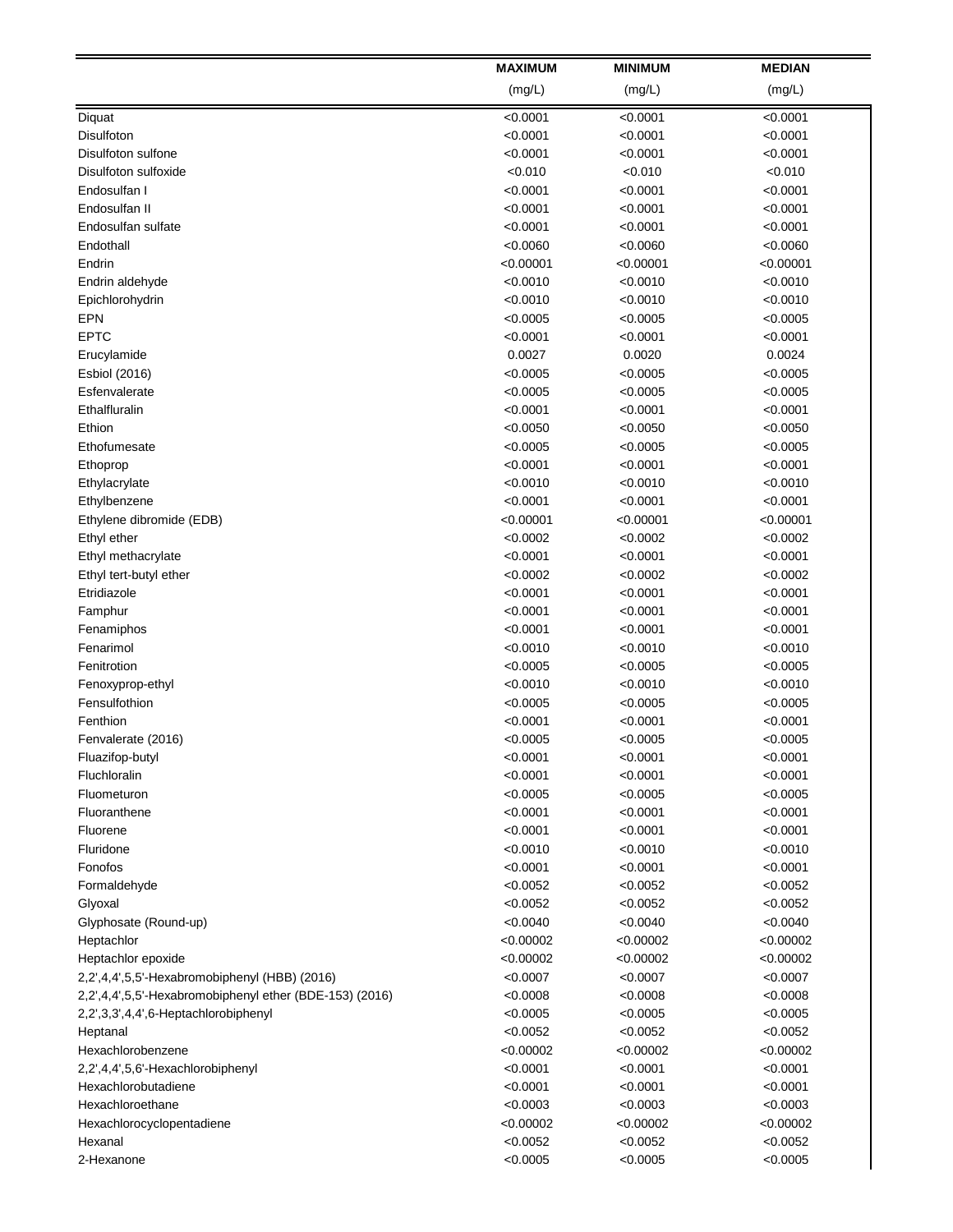|                                        | <b>MAXIMUM</b>      | <b>MINIMUM</b>       | <b>MEDIAN</b>        |
|----------------------------------------|---------------------|----------------------|----------------------|
|                                        | (mg/L)              | (mg/L)               | (mg/L)               |
| Hexazione                              | < 0.0001            | <0.0001              | < 0.0001             |
| 3-Hydroxycarbofuran                    | < 0.0001            | < 0.0001             | < 0.0001             |
| Indeno(1,2,3-cd)pyrene                 | < 0.0001            | < 0.0001             | < 0.0001             |
| Iprodione                              | < 0.0005            | < 0.0005             | < 0.0005             |
| Isoborneol (2015)                      | < 0.00005           | < 0.00005            | < 0.00005            |
| Isofenphos                             | < 0.0005            | < 0.0005             | < 0.0005             |
| Isophorone                             | < 0.0001            | < 0.0001             | < 0.0001             |
| Isopropylbenzene                       | < 0.0001            | < 0.0001             | < 0.0001             |
| 4-Isopropyltoluene (p-)                | < 0.0001            | < 0.0001             | < 0.0001             |
| Kepone (2015)                          | < 0.0005            | < 0.0005             | < 0.0005             |
| Leptophos                              | < 0.0005            | < 0.0005             | < 0.0005             |
| Lindane                                | < 0.00001           | < 0.00001            | < 0.00001            |
| Malathion                              | < 0.0001            | < 0.0001             | < 0.0001             |
| Metalazyl                              | < 0.0005            | < 0.0005             | < 0.0005             |
| Methacrylonitrile                      | < 0.0002            | < 0.0002             | < 0.0002             |
| Methomyl                               | < 0.0001            | < 0.0001             | < 0.0001             |
| Methoxychlor                           | < 0.00002           | < 0.00002            | < 0.00002            |
| Methylacrylate                         | < 0.0004            | < 0.0004             | < 0.0004             |
| Methyl iodide (lodomethane)            | < 0.0002            | < 0.0002             | < 0.0002             |
| Methylmethacrylate                     | < 0.0001            | < 0.0001             | < 0.0001             |
| 1-Methyl naphthalene                   | < 0.0001            | < 0.0001             | < 0.0001             |
| 2-Methyl naphthalene                   | < 0.0001            | < 0.0001             | < 0.0001             |
| Methyl paraoxon                        | < 0.0005            | < 0.0005             | <0.0005              |
| Methyl parathion                       | < 0.0005            | < 0.0005             | <0.0005              |
| 4-Methyl-2-pentanone (MIBK)            | < 0.0001            | < 0.0001             | < 0.0001             |
| Methyl-t-butyl ether (MBTE)            | < 0.0002            | < 0.0002             | < 0.0002             |
| Metolachlor (Dual)                     | < 0.00001           | < 0.00001            | < 0.00001            |
| Metribuzin (Sencor)                    | < 0.00003           | < 0.00003            | < 0.00003            |
| Metsulfuron methyl                     | < 0.010             | < 0.010              | < 0.010              |
| Mevinphos                              | < 0.0001            | < 0.0001             | <0.0001              |
| MGK-264 isomer a                       | < 0.0001            | < 0.0001             | < 0.0001             |
| MGK-264 isomer b                       | < 0.0001            | < 0.0001             | < 0.0001             |
| <b>MGK-326</b>                         | < 0.0001            | < 0.0001             | < 0.0001             |
| Mirex                                  | < 0.0005            | < 0.0005<br>< 0.0001 | < 0.0005<br>< 0.0001 |
| Molinate                               | < 0.0001            |                      |                      |
| Monocrotophos<br>Naled                 | <0.0005<br>< 0.0005 | < 0.0005<br>< 0.0005 | < 0.0005<br>< 0.0005 |
| Naphthalene                            | < 0.0003            | < 0.0003             | < 0.0003             |
| 1-Napthol                              | < 0.0010            | < 0.0010             | < 0.0010             |
| Napropamide                            | < 0.0001            | < 0.0001             | < 0.0001             |
| Nitrobenzene                           | < 0.0020            | < 0.0020             | < 0.0020             |
| Nitrofen (2015)                        | < 0.0005            | < 0.0005             | < 0.0005             |
| 2-Nitropropane                         | < 0.0003            | < 0.0003             | < 0.0003             |
| cis-Nonachlor                          | < 0.0001            | < 0.0001             | < 0.0001             |
| trans-Nonachlor                        | < 0.0001            | < 0.0001             | < 0.0001             |
| Nonanal                                | < 0.0052            | < 0.0052             | < 0.0052             |
| Norflurazon                            | < 0.0010            | < 0.0010             | < 0.0010             |
| 2,2',3,3',4,5',6,6'-Octachlorobiphenyl | < 0.0005            | < 0.0005             | <0.0005              |
| Octanal                                | < 0.0052            | < 0.0052             | <0.0052              |
| Oryzalin                               | < 0.010             | < 0.010              | < 0.010              |
| Oxadiazon                              | < 0.0001            | < 0.0001             | < 0.0001             |
| Oxamyl (Vydate)                        | < 0.0001            | < 0.0001             | < 0.0001             |
| Oxychlordane                           | < 0.0001            | < 0.0001             | < 0.0001             |
| Oxyfluorfen                            | < 0.0005            | < 0.0005             | < 0.0005             |
| Paraquat                               | < 0.0004            | < 0.0004             | <0.0004              |
| Parathion                              | < 0.0005            | < 0.0005             | < 0.0005             |
| Pebulate                               | < 0.0001            | < 0.0001             | < 0.0001             |
| Pendimethalin                          | < 0.0001            | < 0.0001             | < 0.0001             |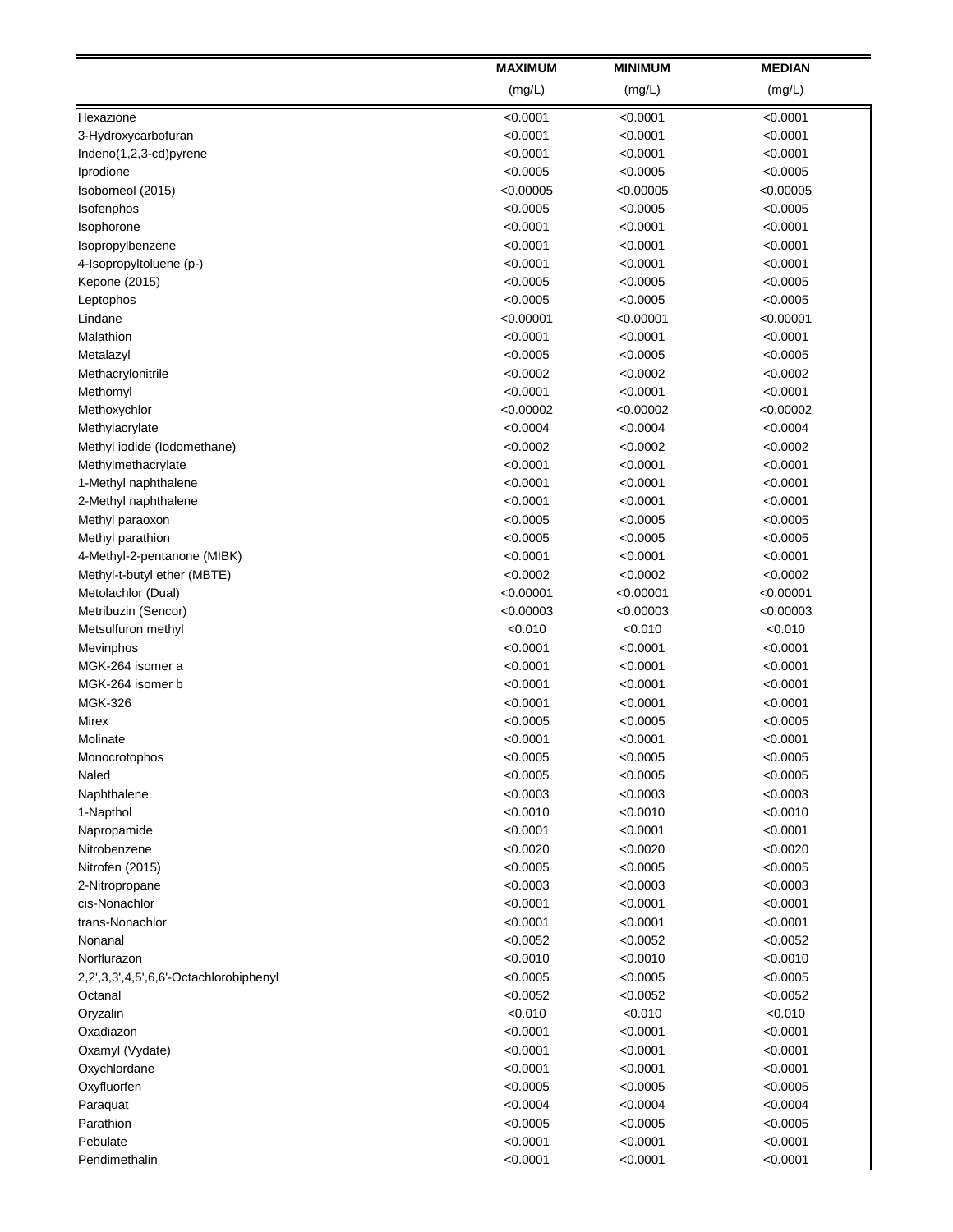|                                                       | <b>MAXIMUM</b> | <b>MINIMUM</b> | <b>MEDIAN</b>   |
|-------------------------------------------------------|----------------|----------------|-----------------|
|                                                       | (mg/L)         | (mg/L)         | (mg/L)          |
| 2,2',4,4',5-Pentabromodiphenyl ether (BDE-99) (2015)  | < 0.0009       | <0.0009        | < 0.0009        |
| 2,2',4,4',6-Pentabromodiphenyl ether (BDE-100) (2015) | < 0.0005       | < 0.0005       | < 0.0005        |
| Pentachlorobenzene                                    | < 0.0005       | < 0.0005       | < 0.0005        |
| Pentachloronitrobenzene                               | < 0.0005       | < 0.0005       | < 0.0005        |
| 2,2',3',4,6-Pentachlorobiphenyl                       | < 0.0001       | <0.0001        | < 0.0001        |
| Pentachloroethane                                     | < 0.0002       | < 0.0002       | < 0.0002        |
| Pentachlorophenol                                     | < 0.00002      | < 0.00002      | < 0.00002       |
| PAHs(benzo(a)-pyrene)                                 | < 0.00002      | < 0.00002      | <0.00002        |
| cis-Permethrin                                        | < 0.0001       | < 0.0001       | < 0.0001        |
| trans-Permethrin                                      | < 0.0001       | < 0.0001       | < 0.0001        |
| Phathalate, (di(2-ethylhexyl)                         | < 0.0006       | < 0.0006       | < 0.0006        |
| Phenanthrene                                          | < 0.0001       | < 0.0001       | < 0.0001        |
| Phorate                                               | < 0.0001       | < 0.0001       | < 0.0001        |
| Phosmet                                               | < 0.0005       | < 0.0005       | < 0.0005        |
| E-Phosphamidon                                        | < 0.0005       | < 0.0005       | < 0.0005        |
| Z-Phosphamidon                                        | < 0.0005       | < 0.0005       | < 0.0005        |
| Picloram (Tordon)                                     | < 0.0001       | < 0.0001       | < 0.0001        |
| Polychlorinated Byphenyls (PCB's), Total***           |                |                |                 |
| Aroclor 1016                                          | < 0.00008      | < 0.00008      | < 0.00008       |
| Aroclor 1221                                          | < 0.00020      | < 0.00020      | < 0.00020       |
| Aroclor 1232                                          | < 0.00010      | <0.00010       | < 0.00010       |
| Aroclor 1242                                          | < 0.00010      | < 0.00010      | < 0.00010       |
| Aroclor 1248                                          | < 0.0001       | < 0.0001       | < 0.0001        |
| Aroclor 1254                                          | < 0.0001       | < 0.0001       | < 0.0001        |
| Aroclor 1260                                          | < 0.0001       | < 0.0001       | < 0.0001        |
| Profluralin                                           | < 0.0001       | < 0.0001       | < 0.0001        |
| Prometon                                              | < 0.0010       | < 0.0010       | < 0.0010        |
| Prometryn                                             | < 0.0001       | < 0.0001       | < 0.0001        |
| Pronamide                                             | < 0.0001       | < 0.0001       | < 0.0001        |
| Propachlor                                            | < 0.00001      | <0.00001       | <0.00001        |
| Propanil                                              | < 0.0005       | < 0.0005       | < 0.0005        |
| Propazine                                             | < 0.0001       | < 0.0001       | < 0.0001        |
| Propiconazole isomer a                                | < 0.0050       | < 0.0050       | < 0.0050        |
| Propiconazole isomer b                                | < 0.0050       | < 0.0050       | < 0.0050        |
| Propionaldehyde (Propanal)                            | < 0.0052       | < 0.0052       | < 0.0052        |
| Propionitrile                                         | < 0.0020       | < 0.0020       | < 0.0020        |
| n-Propylbenzene                                       | < 0.0001       | <0.0001        | < 0.0001        |
| Prothiofos                                            | < 0.0005       | < 0.0005       | < 0.0005        |
| Pyrene                                                | < 0.0001       | < 0.0001       | < 0.0001        |
| Pyruvaldehyde (Methylglyoxal)                         | < 0.0052       | <0.0052        | < 0.0052        |
| Silvex (2,4,4-TP)                                     | < 0.0001       | < 0.0001       | < 0.0001        |
| Simazine                                              | < 0.00002      | <0.00002       | <0.00002        |
| Simetryn                                              | < 0.0001       | < 0.0001       | < 0.0001        |
| Stirofos                                              | < 0.0001       | <0.0001        | < 0.0001        |
| Styrene                                               | < 0.0001       | < 0.0001       | < 0.0001        |
| Sulfotep                                              | < 0.0005       | < 0.0005       | < 0.0005        |
| 2,3,7,8-TCDD (Dioxin)                                 | < 0.0000000005 | < 0.0000000005 | < 0.00000000005 |
| Tebuthiuron                                           | < 0.010        | < 0.010        | < 0.010         |
| <b>TEPP</b>                                           | < 0.0010       | <0.0010        | < 0.0010        |
| Terbacil                                              | < 0.0001       | <0.0001        | < 0.0001        |
| Terbufos                                              | < 0.0005       | < 0.0005       | < 0.0005        |
| Terbufos-sulfone (2015)                               | < 0.0004       | < 0.0004       | < 0.0004        |
| Terbutryn                                             | < 0.0001       | < 0.0001       | < 0.0001        |
| 2,2',4,4'-Tetrabromodiphenyl ether (BDE-47) (2015)    | < 0.0003       | < 0.0003       | < 0.0003        |
| 1,2,4,5-Tetrachlorobenzene                            | < 0.0005       | < 0.0005       | < 0.0005        |
| 2,2',4,4'-Tetrachorobiphenyl                          | < 0.0001       | < 0.0001       | < 0.0001        |
| 1,1,1,2-Tetrachloroethane                             | < 0.0001       | < 0.0001       | < 0.0001        |
| 1,1,2,2-Tetrachloroethane                             | < 0.0001       | < 0.0001       | < 0.0001        |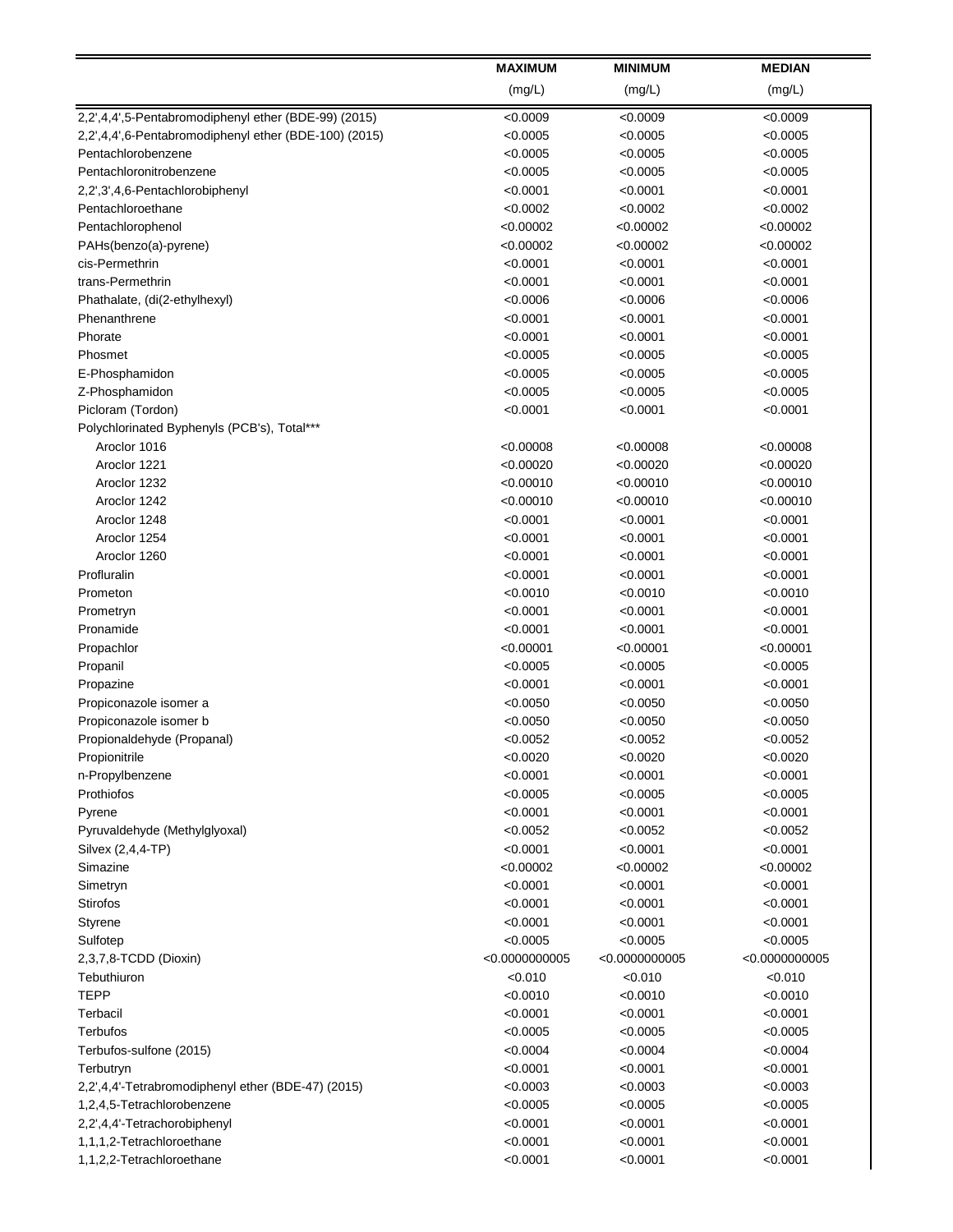|                                                               | <b>MAXIMUM</b>             | <b>MINIMUM</b>             | <b>MEDIAN</b>              |
|---------------------------------------------------------------|----------------------------|----------------------------|----------------------------|
|                                                               | (mg/L)                     | (mg/L)                     | (mg/L)                     |
| Tetrachloroethylene                                           | < 0.0001                   | < 0.0001                   | < 0.0001                   |
| Tetrahydrofuran                                               | < 0.0006                   | < 0.0006                   | < 0.0006                   |
| Thiabendazole                                                 | < 0.010                    | < 0.010                    | < 0.010                    |
| Thiobencarb                                                   | < 0.0001                   | < 0.0001                   | < 0.0001                   |
| Thionazin (2015)                                              | < 0.0005                   | < 0.0005                   | < 0.0005                   |
| Toluene                                                       | < 0.0001                   | < 0.0001                   | < 0.0001                   |
| Toxaphene                                                     | < 0.0003                   | < 0.0003                   | < 0.0003                   |
| 2,4,5-TP (Silvex)                                             | < 0.0001                   | < 0.0001                   | < 0.0001                   |
| Triademefon                                                   | < 0.0005                   | < 0.0005                   | < 0.0005                   |
| Tribufos                                                      | < 0.0001                   | < 0.0001                   | < 0.0001                   |
| 1,2,3-Trichlorobenzene                                        | < 0.0003                   | < 0.0003                   | < 0.0003                   |
| 1,2,4-Trichlorobenzene                                        | < 0.0003                   | < 0.0003                   | < 0.0003                   |
| 2,4,5-Trichlorobiphenyl                                       | < 0.0001                   | < 0.0001                   | < 0.0001                   |
| 1,1,1-Trichloroethane                                         | < 0.0001                   | < 0.0001                   | < 0.0001                   |
| 1,1,2-Trichloroethane                                         | < 0.0001                   | < 0.0001                   | < 0.0001                   |
| Trichloroethylene                                             | < 0.0001                   | < 0.0001                   | < 0.0001                   |
| Trichlorofluoromethane                                        | < 0.0001                   | < 0.0001                   | < 0.0001                   |
| Trichloronate                                                 | < 0.0005                   | < 0.0005                   | < 0.0005                   |
| 1,2,3-Trichloropropane                                        | < 0.0002                   | < 0.0002                   | < 0.0002                   |
| 1,1,2-Trichloro-1,2,2-trifluorethane                          | < 0.0001                   | < 0.0001                   | < 0.0001                   |
| Tricyclazole                                                  | < 0.0010                   | < 0.0010                   | < 0.0010                   |
| 1,2,3-Trimethylbenzene                                        | < 0.0005                   | < 0.0005                   | < 0.0005                   |
| 1,2,4-Trimethylbenzene                                        | < 0.0001                   | < 0.0001                   | < 0.0001                   |
| 1,3,5-Trimethylbenzene                                        | < 0.0001                   | < 0.0001                   | < 0.0001                   |
| Trifluralin (2015)                                            | < 0.0001                   | < 0.0001                   | < 0.0001                   |
| Trihalomethanes, total                                        | < 0.0005                   | < 0.0005                   | < 0.0005                   |
| Urethane (2015)                                               | < 0.0010                   | < 0.0010                   | < 0.0010                   |
| n-Valeraldehyde (Pentanal)                                    | < 0.0052                   | < 0.0052                   | < 0.0052                   |
| Vernolate                                                     | < 0.0001                   | < 0.0001                   | < 0.0001                   |
| Vinclozolin                                                   | < 0.0005                   | < 0.0005                   | < 0.0005                   |
| Vinyl acetate                                                 | < 0.00050                  | < 0.00050                  | <0.00050                   |
| Vinyl Chloride                                                | < 0.0001                   | < 0.0001                   | < 0.0001                   |
| Xylene, total                                                 | < 0.0001                   | < 0.0001                   | < 0.0001                   |
| <b>Estrogens and Other Hormones (EDCs)</b>                    |                            |                            |                            |
| Diethylstilbestrol (DES)                                      | < 0.0000005                | < 0.0000005                | < 0.0000005                |
| 17alpha-Estradiol                                             | < 0.0000005                | < 0.0000005                | < 0.0000005                |
| 17beta-Estradiol                                              | < 0.0000005                | < 0.0000005                | < 0.0000005                |
| Estriol                                                       | < 0.0000005                | < 0.0000005                | < 0.0000005                |
| Estrone                                                       | 0.0000008                  | < 0.0000005                | 0.0000008                  |
| 17alpha-Ethynl estradiol                                      | < 0.0000005                | < 0.0000005                | < 0.0000005                |
| Progesterone                                                  | 0.0000002                  | < 0.0000001                | 0.0000002                  |
| cis-Testosterone                                              | 0.0000003                  | < 0.0000001                | 0.0000003                  |
| trans-Testosterone                                            | 0.0000002                  | $<$ 0.0000001              | 0.0000002                  |
| <b>Perfluorinated Compounds</b>                               |                            |                            |                            |
| N-ethyl Perfluorooctanesulfonamidoacetic acid                 | < 0.0000040                | <0.0000040                 | < 0.0000040                |
| N-methyl Perfluorooctanedsulfonamidoacetic acid               | < 0.0000040                | <0.0000040                 | < 0.0000040                |
| Perfluorobutanesulfone acid (PFBS)                            | < 0.0000020                | < 0.0000020                | < 0.0000020                |
| Perfluorodecanoic acid (PFDA)                                 | < 0.0000020                | <0.0000020                 | < 0.0000020                |
| Perfluoroheptanoic acid (PFHpA)                               | < 0.0000020                | <0.0000020                 | < 0.0000020                |
| Perfluorohexanesulfonic acid (PFHxS)                          | < 0.0000020                | < 0.0000020                | < 0.0000020                |
| Perfluorohexanoic acid (PFHxA)                                | < 0.0000020                | <0.0000020                 | < 0.0000020                |
| Perfluorolauric acid (PFDoA)<br>Perfluoromyristic acid (PFTA) | < 0.0000020<br>< 0.0000020 | < 0.0000020<br>< 0.0000020 | < 0.0000020<br>< 0.0000020 |
| Perfluorononanoic acid (PFNA)                                 | < 0.0000020                | < 0.0000020                | < 0.0000020                |
| Perfluorooctane sulfonate (PFOS)                              | < 0.0000020                | <0.0000020                 | < 0.0000020                |
| Perfluorocatanoic acid (PFOA)                                 | < 0.0000020                | < 0.0000020                | < 0.0000020                |
|                                                               |                            |                            |                            |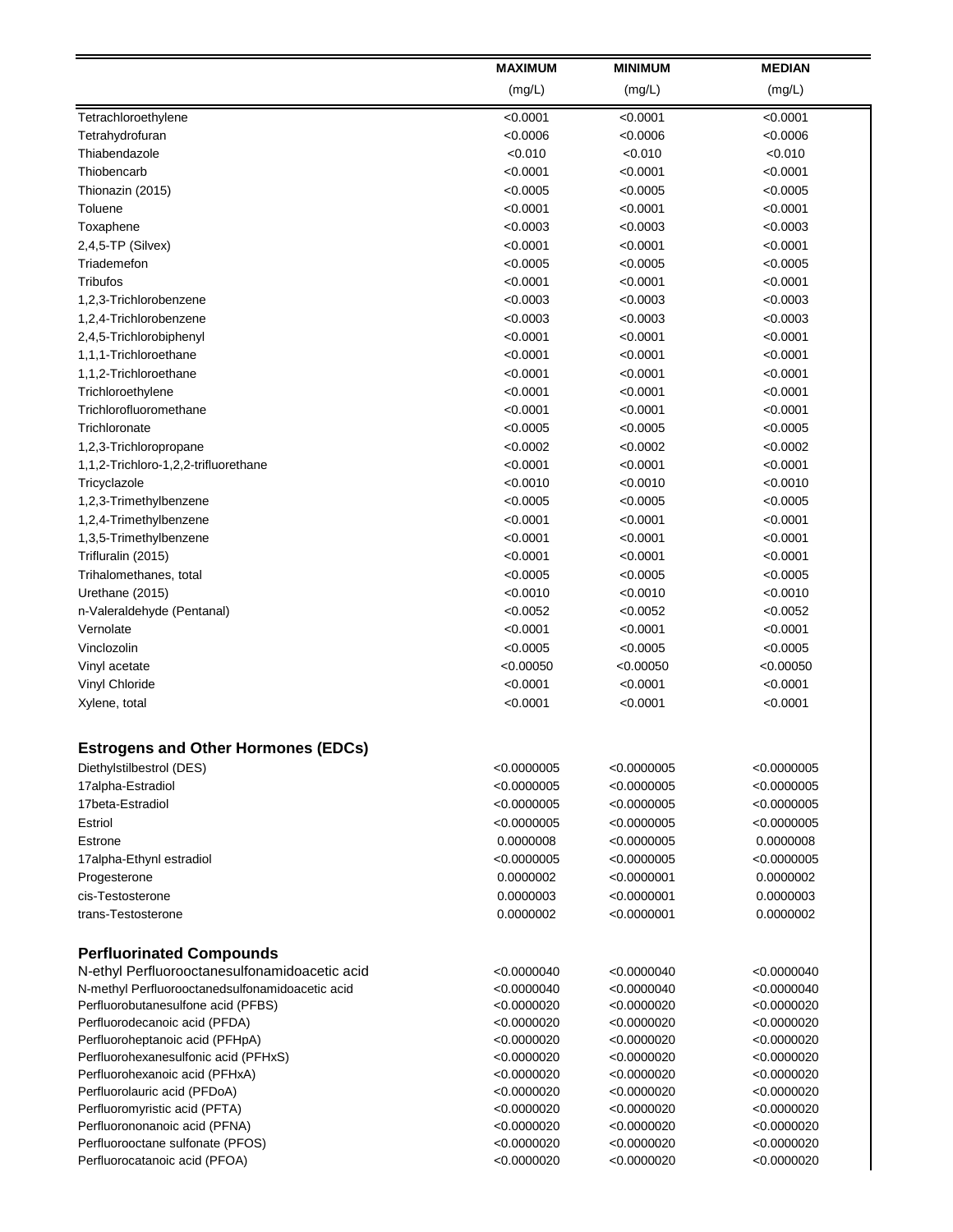|                                                     | <b>MAXIMUM</b><br>(mg/L) | <b>MINIMUM</b> | <b>MEDIAN</b> |
|-----------------------------------------------------|--------------------------|----------------|---------------|
|                                                     |                          | (mg/L)         | (mg/L)        |
| Perfluoroundecanoic acid (PFUnA)                    | < 0.0000020              | < 0.0000020    | < 0.0000020   |
| Perfluorobutanoic acid (PFBA)                       | < 0.0000020              | < 0.0000020    | < 0.0000020   |
| <b>Phosphate Flame Retardants</b>                   |                          |                |               |
| Tributyl phosphate (2015)                           | < 0.0001                 | < 0.0001       | < 0.0001      |
| Triphenyl phospate (2015)                           | < 0.0001                 | < 0.0001       | < 0.0001      |
| Tris(2-butoxyethyl) phosphate (2015)                | < 0.0010                 | < 0.0010       | < 0.0010      |
| Tris(2-chloroethyl) phosphate (2015)                | < 0.0001                 | < 0.0001       | < 0.0001      |
| Tris(1,3-dichloro-2-propyl) phosphate (2015)        | < 0.0001                 | < 0.0001       | < 0.0001      |
| <b>Nitrosamines</b>                                 |                          |                |               |
| N-Nitropyrrolidine (NPYR)                           | < 0.0000020              | < 0.0000020    | <0.0000020    |
| N-Nitrosodi-N-butylamine (NDBA)                     | < 0.0000020              | < 0.0000020    | < 0.0000020   |
| N-Nitrosodiethylamine (NDEA)                        | 0.0000022                | < 0.0000020    | <0.0000020    |
| N-Nitrosodimethylamine (NDMA)                       | < 0.0000020              | < 0.0000020    | < 0.0000020   |
| N-Nitrosomorpholine                                 | < 0.0000020              | < 0.0000020    | < 0.0000020   |
| N-Nitrosodiphenylamine                              | < 0.0000020              | < 0.0000020    | < 0.0000020   |
| N-Nitrosodi-N-propylamine (NDPA)                    | < 0.0000020              | < 0.0000020    | < 0.0000020   |
| N-Nitrosomethylethylamine (NMEA)                    | < 0.0000020              | < 0.0000020    | < 0.0000020   |
| N-Nitrosopiperdine (NPIP)                           | < 0.0000020              | < 0.0000020    | < 0.0000020   |
|                                                     |                          |                |               |
| <b>Phenolic Endocrine Disruptors (EDCs)</b>         |                          |                |               |
| <b>Bisphenol A</b>                                  | < 0.0001                 | < 0.0001       | < 0.0001      |
| Nonylphenol, isomer mix                             | < 0.0005                 | < 0.0005       | < 0.0005      |
| 4-n-Octylphenol                                     | < 0.0005                 | < 0.0005       | < 0.0005      |
| 4-tert-Octylphenol                                  | < 0.0005                 | < 0.0005       | < 0.0005      |
| Pentachlorophenol                                   | < 0.0001                 | < 0.0001       | < 0.0001      |
| Phenylphenol                                        | < 0.0001                 | < 0.0001       | < 0.0001      |
| Tetrabromobisphenol A                               | < 0.0001                 | < 0.0001       | < 0.0001      |
| 2, 4, 6-Trichlorophenol                             | < 0.0001                 | < 0.0001       | < 0.0001      |
| <b>Pharmaceuticals &amp; Personal Care Products</b> |                          |                |               |
| Acesulfame-K                                        | < 0.000005               | < 0.000005     | < 0.000005    |
| Acetaminophen (2015)                                | < 0.000005               | < 0.000005     | < 0.000005    |
| Acetophenone (2015)                                 | < 0.00005                | < 0.00005      | < 0.00005     |
| 9, 10-Anthracenedione                               | < 0.000001               | < 0.000001     | < 0.000001    |
|                                                     | <0.000001                | <0.000001      | < 0.000001    |
| Antipyrine<br>Atenolol                              | < 0.000001               | < 0.000001     | < 0.000001    |
|                                                     |                          |                |               |
| Azithromycin                                        | <0.000005                | <0.000005      | < 0.000005    |
| Bacitracin (2015)                                   | < 0.0010                 | < 0.0010       | < 0.0010      |
| Bezafibrate                                         | < 0.0000005              | < 0.0000005    | < 0.0000005   |
| Caffeine                                            | < 0.00005                | < 0.00005      | < 0.00005     |
| Camphor (2015)                                      | < 0.00005                | < 0.00005      | < 0.00005     |
| Carbadox                                            | <0.000005                | <0.000005      | < 0.000005    |
| Carbamazepine                                       | < 0.000001               | <0.000001      | $<$ 0.000001  |
| Chloramphenicol                                     | <0.000005                | < 0.000005     | < 0.000005    |
| Chlorotetracycline                                  | < 0.00005                | < 0.00005      | <0.00005      |
| Cholesterol (2015)                                  | 0.0022                   | < 0.0010       | 0.0022        |
| Ciprofloxacin (2015)                                | < 0.00005                | < 0.00005      | < 0.00005     |
| Clofibric acid                                      | < 0.0000005              | < 0.0000005    | < 0.0000005   |
| Cotinine                                            | 0.000001                 | 0.000001       | 0.000001      |
| DEET                                                | 0.000013                 | 0.000012       | 0.000013      |
| Dexamethasone                                       | < 0.00005                | < 0.00005      | < 0.00005     |
| Diazepam                                            | < 0.000001               | < 0.000001     | < 0.000001    |
| Diclofenac                                          | < 0.0000005              | < 0.0000005    | < 0.0000005   |
| Dilantin                                            | < 0.000002               | < 0.000002     | < 0.000002    |
| Diltiazem                                           | < 0.0000001              | < 0.0000001    | $<$ 0.0000001 |
|                                                     | < 0.00005                | < 0.00005      | < 0.00005     |
| Doxycycline (2015)                                  |                          |                |               |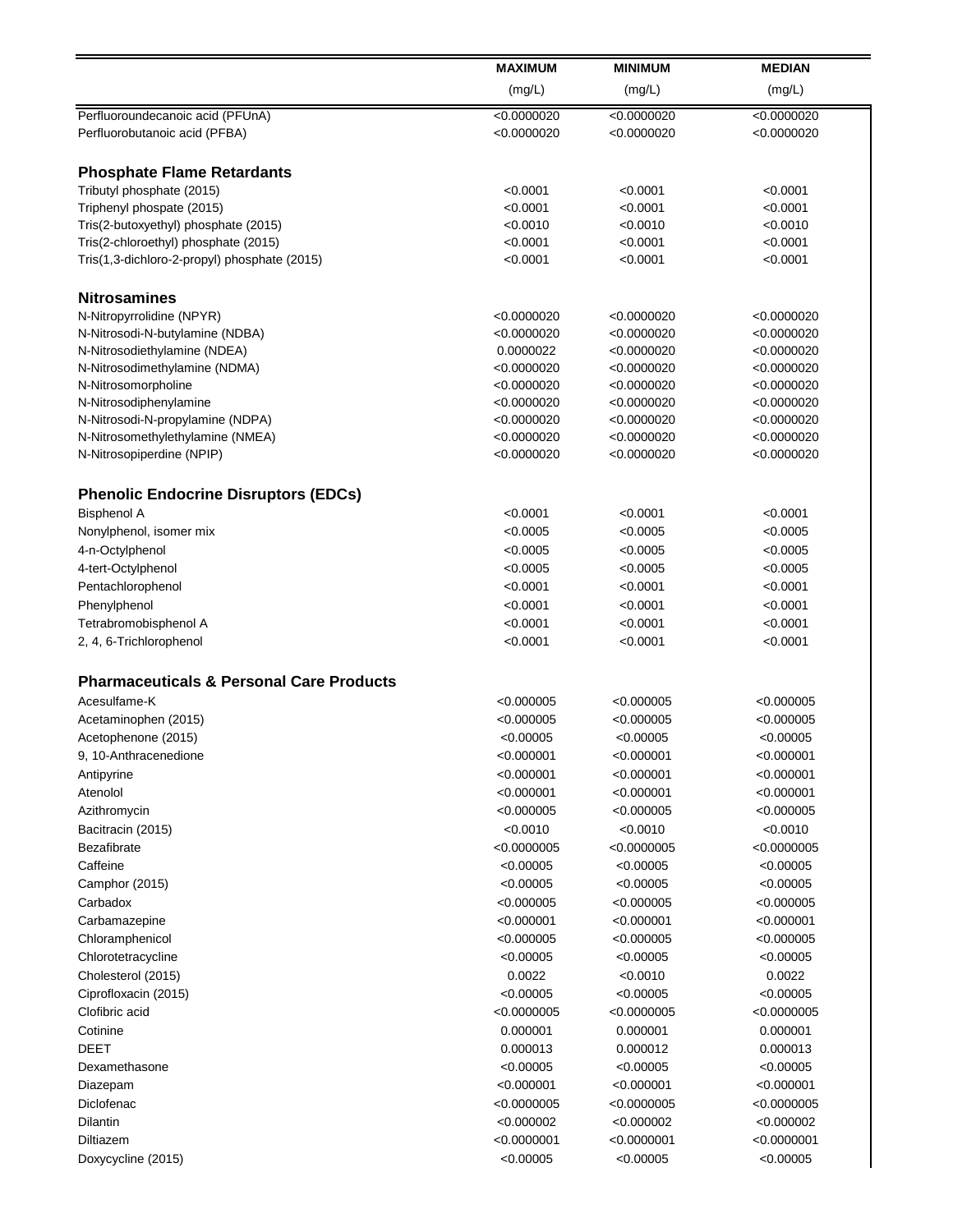|                              | <b>MAXIMUM</b> | <b>MINIMUM</b> | <b>MEDIAN</b> |
|------------------------------|----------------|----------------|---------------|
|                              | (mg/L)         | (mg/L)         | (mg/L)        |
| Enrofloxacin (2015)          | < 0.00005      | < 0.00005      | < 0.00005     |
| Erythromycin                 | < 0.000001     | < 0.000001     | < 0.000001    |
| Fluoxetine (Prozac)          | < 0.000001     | <0.000001      | $<$ 0.000001  |
| Galaxolide (2015)            | < 0.00005      | < 0.00005      | < 0.00005     |
| Gemfibrozil                  | < 0.0000005    | <0.0000005     | < 0.0000005   |
| Ibuprofen                    | < 0.00005      | < 0.00005      | < 0.00005     |
| Indole (2015)                | < 0.00005      | < 0.00005      | < 0.00005     |
| lopromide                    | < 0.00005      | < 0.00005      | < 0.00005     |
| Isoquinonline (2015)         | < 0.0004       | < 0.0004       | < 0.0004      |
| Lasalocid (2015)             | < 0.000001     | < 0.000001     | $<$ 0.000001  |
| Levothyroxine (Synthroid)    | < 0.000002     | < 0.000002     | < 0.000002    |
| Lincomycin                   | < 0.0000001    | < 0.0000001    | < 0.0000001   |
| Menthol (2015)               | < 0.0001       | < 0.0001       | < 0.0001      |
| Meprobamate                  | < 0.000001     | < 0.000001     | < 0.000001    |
| Methyl salicylate (2015)     | < 0.0001       | < 0.0001       | < 0.0001      |
| 4-Methylphenol (2015)        | < 0.0001       | < 0.0001       | < 0.0001      |
| Monensin                     | < 0.000001     | < 0.000001     | $<$ 0.000001  |
| Naproxen                     | < 0.000002     | <0.000002      | <0.000002     |
| Narasin (2015)               | < 0.000001     | < 0.000001     | <0.000001     |
| Nicotine                     | < 0.00001      | < 0.00001      | < 0.00001     |
| Norfloxacin (2015)           | < 0.00005      | < 0.00005      | < 0.00005     |
| Oleandomycin                 | < 0.000001     | <0.000001      | < 0.000001    |
| Oxytetracycline (2015)       | < 0.0005       | < 0.0005       | < 0.0005      |
| Paraxanthine                 | < 0.000005     | < 0.000005     | <0.000005     |
| Penicillin G                 | < 0.000002     | <0.000002      | < 0.000002    |
| Penicillin V                 | < 0.000002     | < 0.000002     | < 0.000002    |
| Phenol (2015)                | < 0.0004       | < 0.0004       | < 0.0004      |
| Prednisone                   | < 0.000002     | < 0.000002     | < 0.000002    |
| Primidone                    | < 0.000005     | < 0.000005     | < 0.000005    |
| Roxithromycin                | < 0.000001     | $<$ 0.000001   | < 0.000001    |
| Salicylic acid               | < 0.00005      | < 0.00005      | < 0.00005     |
| Salinomycin                  | < 0.0000001    | < 0.0000001    | < 0.0000001   |
| Simvastatin (2015)           | < 0.000005     | < 0.000005     | < 0.000005    |
| Sitosterol (2015)            | < 0.0020       | < 0.0020       | < 0.0020      |
| Stigmastanol (2015)          | < 0.0020       | < 0.0020       | < 0.0020      |
| Sucralose                    | 0.000070       | 0.000049       | 0.000060      |
| Sulfachloropyridazine (2015) | < 0.000005     | <0.000005      | <0.000005     |
| Sulfadiazine                 | < 0.000001     | < 0.000001     | < 0.000001    |
| Sulfadimethoxine             | < 0.0000001    | <0.0000001     | <0.0000001    |
| Sulfamerazine (2015)         | < 0.000001     | <0.000001      | < 0.000001    |
| Sulfamethazine               | < 0.000001     | < 0.000001     | < 0.000001    |
| Sulfamethizole               | < 0.000001     | <0.000001      | $<$ 0.000001  |
| Sulfamethoxazole             | 0.000002       | <0.000001      | 0.000002      |
| Sulfasalazine                | < 0.000005     | <0.000005      | <0.000005     |
| Sulthiazole                  | < 0.000001     | <0.000001      | <0.000001     |
| Tetracycline (2015)          | < 0.0005       | < 0.0005       | < 0.0005      |
| Theobromine                  | < 0.00005      | < 0.00005      | < 0.00005     |
| Theophylline                 | < 0.000005     | <0.000005      | <0.000005     |
| <b>Tonalid (2015)</b>        | < 0.00005      | < 0.00005      | < 0.00005     |
| Triclocarban                 | < 0.0000005    | <0.0000005     | <0.0000005    |
| Triclosan                    | < 0.000050     | <0.000050      | <0.000050     |
| Triethyl citrate (2015)      | < 0.0004       | < 0.0004       | < 0.0004      |
| Trimethoprim                 | < 0.000001     | <0.000001      | <0.000001     |
| Tylosin                      | < 0.000001     | < 0.000001     | < 0.000001    |
| Virginiamycin M1             | < 0.000001     | < 0.000001     | < 0.000001    |